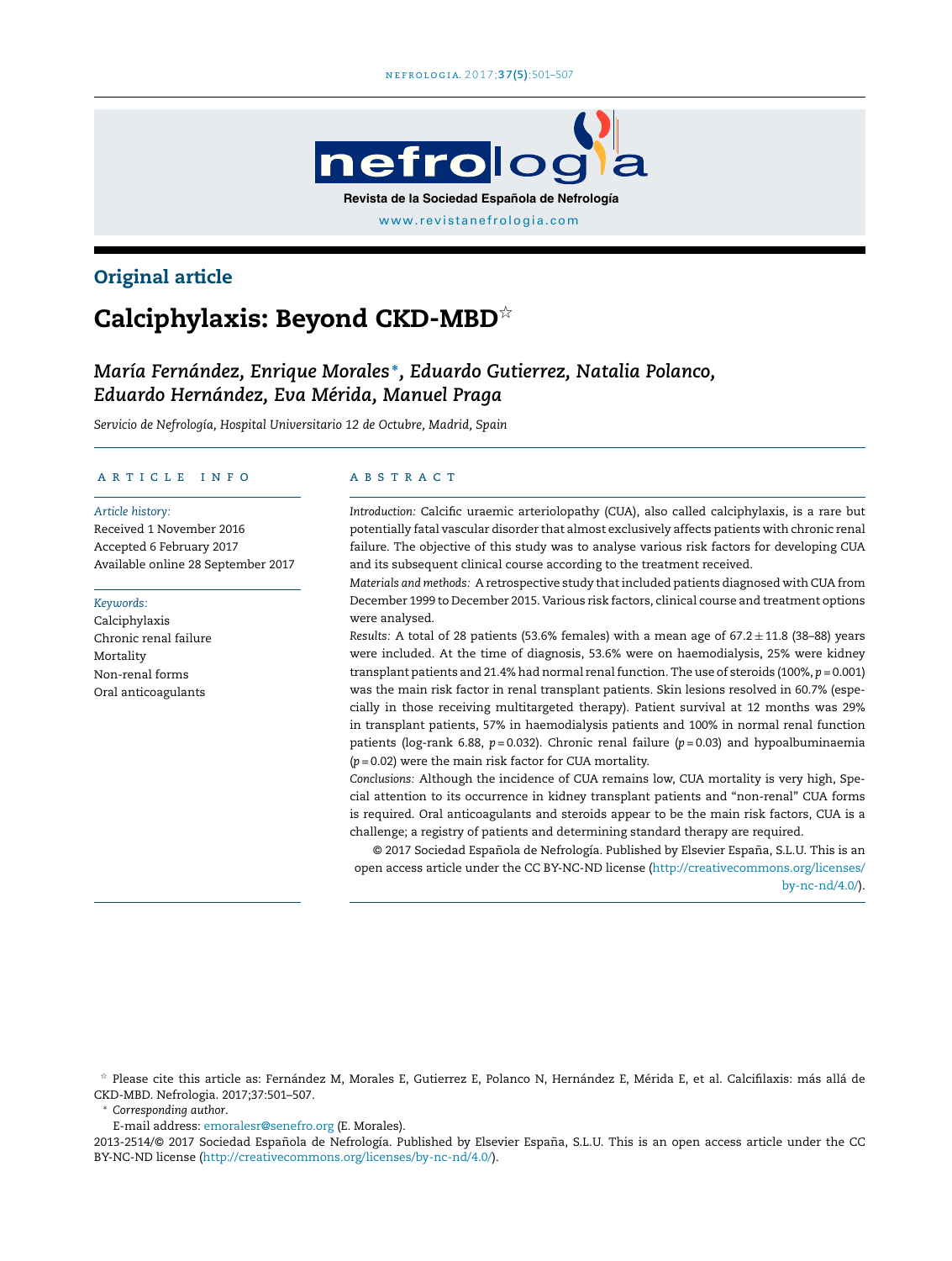## Calcifilaxis: más allá de CKD-MBD

#### r e s u m e n

*Introducción:* La arteriolopatía urémica calcificante (CUA), también llamada calcifilaxis, es un trastorno vascular poco frecuente pero potencialmente mortal que afecta casi exclusivamente a pacientes con insuficiencia renal crónica. El objetivo de este estudio fue analizar los diferentes factores de riesgo para el desarrollo de CUA y su posterior evolución según la terapia recibida.

*Material y métodos:* Estudio retrospectivo que recoge aquellos pacientes con diagnóstico de CUA desde diciembre de 1999 hasta diciembre de 2015. Se analizaron diferentes factores de riesgo, evolución y diferentes opciones terapéuticas.

*Resultados:* Se incluyeron 28 pacientes (53,6% mujeres) con una edad media de 67,2 ± 11,8 años (38-88). En el momento del diagnóstico, el 53,6% estaba en hemodiálisis, un 25% eran pacientes con un trasplante renal y el 21,4% presentaba función renal normal. En los pacientes trasplantados, el consumo de esteroides (100%; p = 0,001) fue el principal factor de riesgo. La resolución de lesiones cutáneas se produjo en el 60,7% (especialmente en los que recibieron tratamiento *multitarget*). La supervivencia de los pacientes a los 12meses fue de 29, 57 y 100% en los pacientes trasplantados, hemodiálisis y con función renal normal respectivamente ( $log$ -rank 6,88; p = 0,032). La presencia de insuficiencia renal crónica  $(p = 0.03)$  e hipoalbuminemia  $(p = 0.02)$  fueron los principales factores de riesgo de mortalidad CU<sub>A</sub>

*Conclusión:* Aunque la incidencia de la CUA sigue siendo baja, su mortalidad es muy elevada, por lo que debe prestarse especial atención a la presentación de la CUA en los trasplantados renales y en las formas «no renales». Los anticoagulantes orales y los esteroides aparecen como principales factores de riesgo. La CUA es un reto: necesitamos un registro de nuestros pacientes y establecer una terapia estándar.

© 2017 Sociedad Española de Nefrología. Publicado por Elsevier España, S.L.U. Este es un artículo Open Access bajo la licencia CC BY-NC-ND [\(http://creativecommons.org/licenses/](http://creativecommons.org/licenses/by-nc-nd/4.0/) [by-nc-nd/4.0/\)](http://creativecommons.org/licenses/by-nc-nd/4.0/).

## Introduction

Calciphylaxis, also called calcific uraemic arteriolopathy (CUA), is an uncommon but serious condition with a high rate of mortality. $1,2$ 

CUA develops in the dermis and subcutaneous tissue, generally in areas of adiposity. It is characterised by pruritic or painful skin lesions, purplish nodules, ulcers and sores that develop into ischaemic necrosis of the skin. $3$  A histological examination may reveal medial calcification and intimal proliferation in the small arteries, with or without endovascular fibrosis, extravascular calcification and vascular thrombosis.[4](#page-6-0)

It occurs more frequently in patients with advanced chronic kidney disease on dialysis or in renal transplant patients; however, cases of calciphylaxis have been reported in subjects with normal renal function, classified as "non-renal" CUA.[5](#page-6-0)

The pathogenesis of this vascular disease is complex and not well understood, but there are several mechanisms thought to be involved in its development. Over the years, other risk factors have been added to the traditional factors of bone and mineral metabolism (hyperparathyroidism, hypercalcaemia and hyperphosphataemia) and its high prevalence in patients with low bone metabolism. $6,7$  These include: female gender, diabetes, obesity, local trauma, hypoalbuminaemia, hypercoagulable states and exposure to active vitamin D, calcium chelators, corticosteroids and vitamin K antagonists. $8-11$  This amalgam of factors has generated a new patient phenotype that shows lesions from calciphylaxis that are unlike the classic image of this condition.

Despite the poor prognosis of this condition, the use of multidisciplinary treatment in recent years (treatment of pain and of superinfections, intensification of haemodialysis, bisphosphonates, sodium thiosulfate, non-calcium chelators, cinacalcet, vitamin K and pentoxifylline) has seen survival increase in these patients.[12–14](#page-6-0)

The objective of this study was to analyse the current epidemiology of calciphylaxis in the region of Hospital 12 de Octubre, the risk factors for its development and the patients' clinical courses depending on the treatment received.

# Material and methods

An observational and retrospective study was performed on a series of patients diagnosed with calciphylaxis between December 1999 and December 2015 at Hospital Universitario 12 de Octubre in Madrid.

The following data were recorded: gender, age, Charlson comorbidity index, status at diagnosis (patients on haemodialysis, with a normally functioning renal transplant or without kidney disease), aetiology of chronic kidney disease (CKD), time to renal replacement therapy (haemodialysis and renal transplantation), cardiovascular risk factors

#### *Palabras clave:*

Calcifilaxis Insuficiencia renal crónica Mortalidad Formas no renales Anticoagulantes orales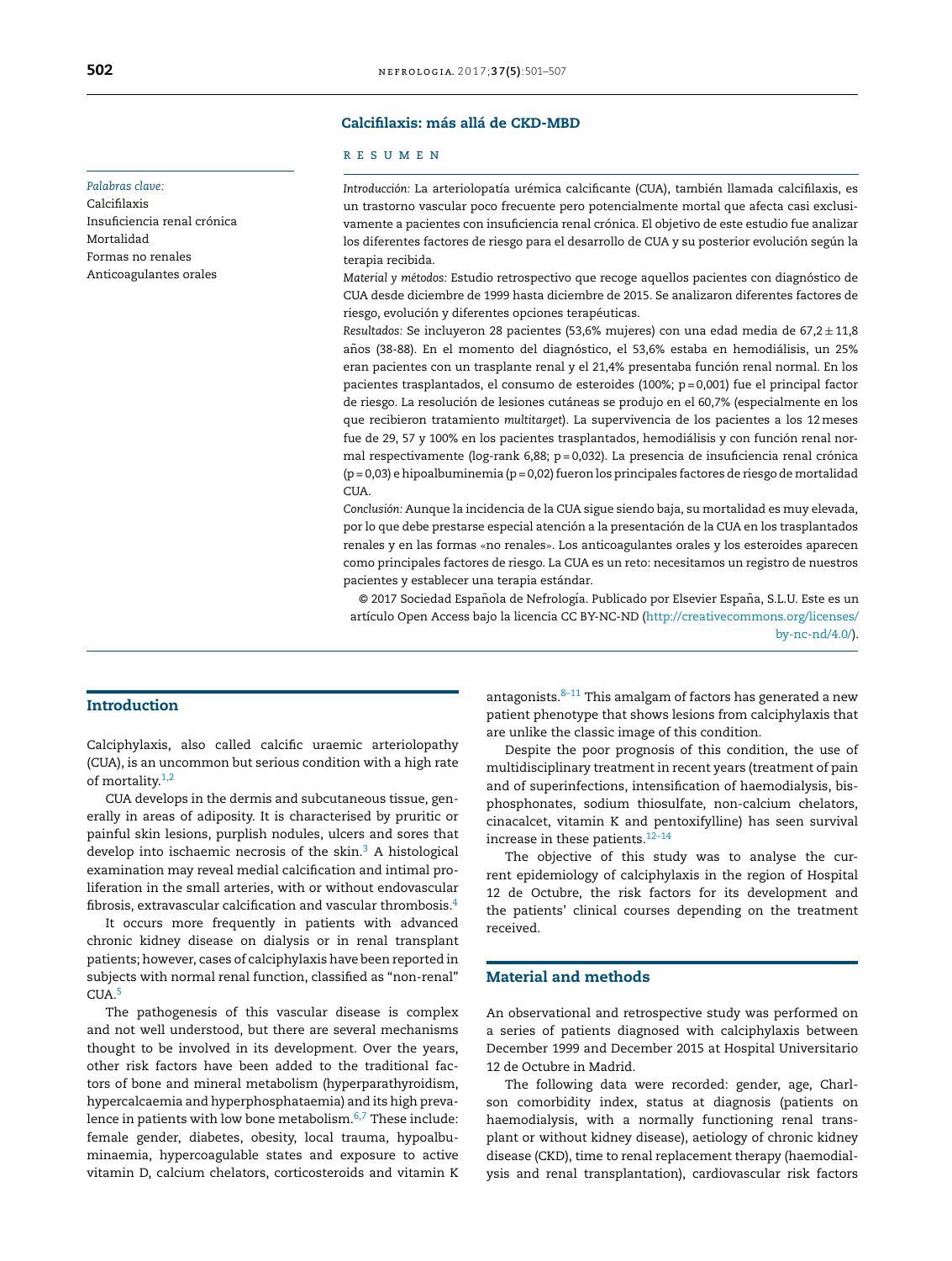(hypertension, diabetes mellitus, obesity), chronic ischaemic syndrome, coronary artery disease, atrial fibrillation, presence of hepatitis C virus, bone metabolism parameters (PTH, calcium, phosphorus, alkaline phosphatase), serum albumin, type of involvement (distal or proximal), usual treatment of the patients prior to the development of calciphylaxis, diagnosis of calciphylaxis (by symptoms, biopsy or both), therapeutic strategies (conventional treatment – intensification of haemodialysis, support measures or amputation of the affected limb vs. *multi-target* treatment – conventional treatment with sodium thiosulfate, bisphosphonates, cinacalcet, non-calcium chelators or pentoxifylline), course of the lesions, follow-up, survival, calciphylaxis-related death (to establish this connection, the cutoff point was established in the first 6 months after the development of calciphylaxis) and other causes of death.

In the statistical analysis, the quantitative variables were expressed as the mean, standard deviation and range, while the qualitative variables were expressed as the absolute number and percentage. To compare the quantitative variables, the Student's *t*-test was used, and the chi-squared test was used for the qualitative variables. The clinical course from diagnosis to death was described using the Kaplan–Meier method. Values of *p* < 0.05 were considered statistically significant. The statistical analysis was performed using SPSS (version 20 for Windows).

## Results

#### *General epidemiological data*

We identified 28 patients diagnosed with calciphylaxis, a 53.6% were women, and all were Caucasian. The mean age was  $67.2 \pm 11.8$  years (38–88). Fig. 1 shows the distribution of cases by year.

At diagnosis, 53.6% (*n* = 15) were on replacement therapy with haemodialysis (HD); 25% (*n* = 7) had a renal transplant with normal function (Tx); and 21.4% (*n* = 6) had no kidney disease: they were identified as subjects with "normal renal function" (NRF).



Figure 1 – Patients diagnosed from December 1999 to December 2015.

The most common causes of CKD (in patients on HD and in those who had received a renal transplant) were nephroangiosclerosis (22.7%; *n* = 5), diabetic nephropathy (18.2%; *n* = 4) and glomerular disease (18.2%; *n* = 4).

The mean time to renal replacement therapy (including HD and renal transplant) was  $133.7 \pm 102.8$  (10-324) months.

Different variables were collected in relation with comorbidity, regular treatment and type of renal replacement therapy treatment (hemodialysis (HD), renal transplantation (RT) or normal renal function (NRF)) before the calciphylaxis lesions had developed [\(Table](#page-3-0) 1). It is important to emphasise that there was no statistical significance between the different variables and the development of calciphylaxis, except with steroids ( $p = 0.001$ ). The use of anticoagulants in patients who were not on haemodialysis (renal transplant patients and patients with normal renal function) showed a trend close to statistical significance ( $p = 0.07$ ).

#### *Forms of presentation*

In 82.1% of cases (*n* = 23), the lesions showed a distal distribution, with proximal involvement in the other 17.9% (*n* = 5).

The diagnosis was based on clinical suspicion together with a biopsy in 22 patients (78.6%), while it was purely clinical in the remaining 6 (21.4%). [Fig.](#page-3-0) 2 shows some representative images of the calciphylaxis lesions.

#### *Biochemical parameters*

Values for bone metabolism parameters and serum albumin were collected at diagnosis, and these are shown in [Table](#page-3-0) 2. It should be noted that there were no significant differences across groups, except when comparing the PTH values between patients on HD vs. patients with NRF (*p* = 0.002) and between transplant patients vs. patients with NRF (*p* = 0.03). As for blood albumin levels, patients with CKD also had values below the normal limit.

#### *Treatment*

In terms of treatment options, 71.4% (*n* = 20) received a combined treatment (*multi-target*), while the remaining 28.6% (*n* = 8) received conventional treatment.

Focusing on the combined treatment, [Table](#page-4-0) 3 shows all the therapeutic options that were used (by group and in total). It should be noted that with respect to *multi-target* treatment, there were significant differences across the different groups. Haemodialysis sessions were performed with low calcium baths; the bisphosphonates used were ibandronate or alendronate; and the non-calcium chelators were sevelamer or lanthanum.

#### *Clinical course and mortality*

Patients were followed for an average of 26.29 months (1–192).

The lesions resolved in 60.7% of the patients (*n* = 17), while in the remaining 39.3% (*n* = 11) they did not disappear. With respect to the rate of mortality, 39.3% (*n* = 11) died due to the calciphylaxis itself: 40% of the patients on HD (*n* = 6/15) and 71.4% of the transplant patients  $(n = 5/7)$ .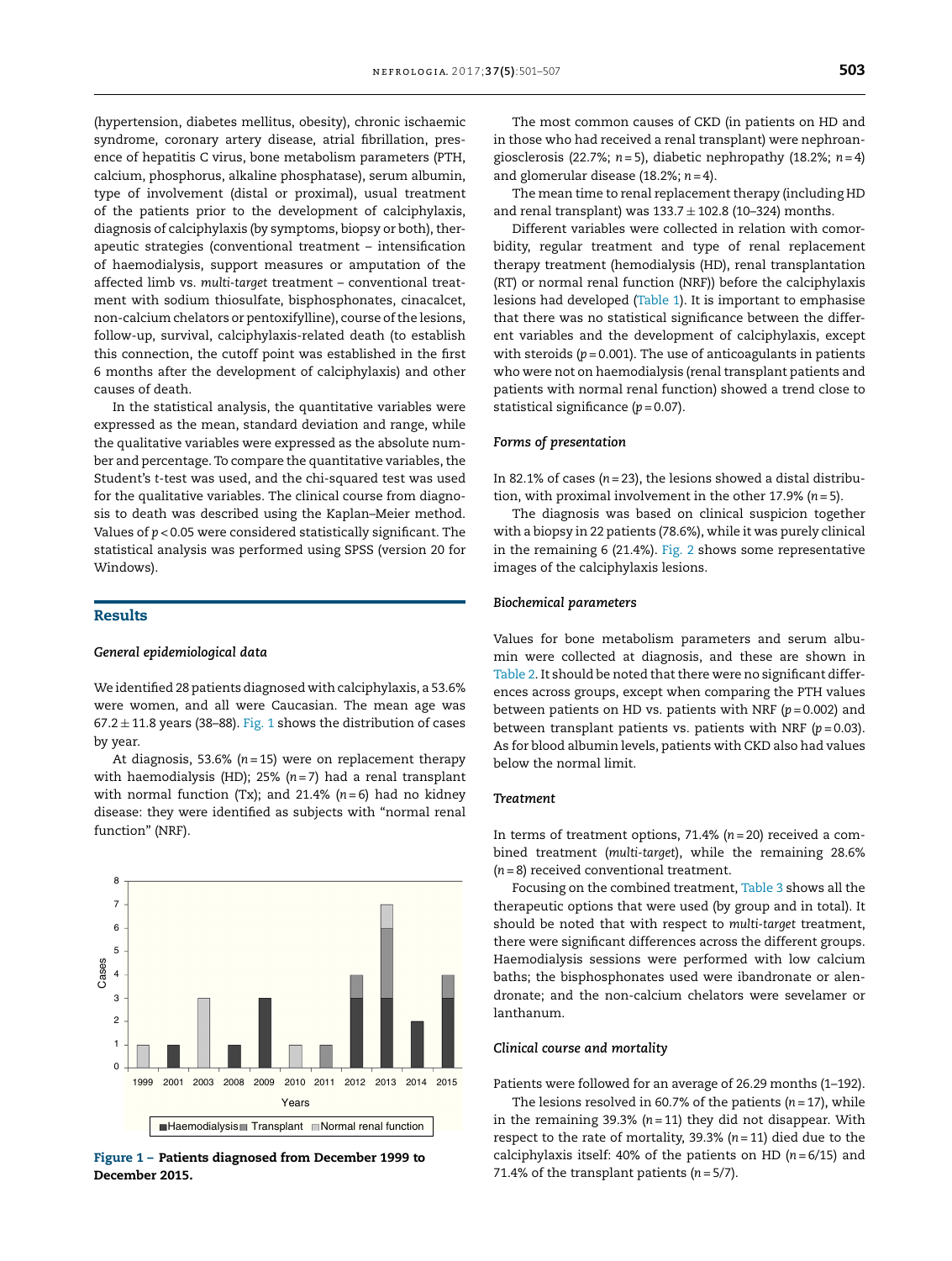<span id="page-3-0"></span>

| Table 1 – Risk factors prior to the onset of calciphylaxis. |               |           |             |                |  |
|-------------------------------------------------------------|---------------|-----------|-------------|----------------|--|
|                                                             | $HD (n = 15)$ | $Tx(n=7)$ | NRF $(n=6)$ | Total $(n=28)$ |  |
| HTN $n$ $(\%)$                                              | 13 (87.6)     | 6(85.7)   | 4(66.7)     | 23(82.5)       |  |
| DM $n$ $(\%)$                                               | 5(33.3)       | 4(57.1)   | 4(66.7)     | 13(46.4)       |  |
| Obesity n (%)                                               | 6(40)         | 4(57.1)   | 2(33.3)     | 12 (42.9)      |  |
| $CADn (\%)$                                                 | 7(46.7)       | 2(28.6)   | 2(33.3)     | 11(39.3)       |  |
| $CI n (\%)$                                                 | 10(66.7)      | 3(42.9)   | 3(50)       | 16(57.1)       |  |
| AF $n$ $(\%)$                                               | 5(33.3)       | 2(28.6)   | 2(33.3)     | 9(32.1)        |  |
| $HCV n$ (%)                                                 | 3(20)         | 2(28.6)   | 0(0)        | 5(17.9)        |  |
| Usual treatment before calciphylaxis                        |               |           |             |                |  |
| Calcium carbonate n (%)                                     | 3(20)         | 1(14.3)   | 2(33.3)     | 6(21.4)        |  |
| Steroids n (%)                                              | 2(13.3)       | 7(100)    | 1(16.7)     | 10(35.7)       |  |
| Active vitamin D $n$ (%)                                    | 9(60)         | 2(28.6)   | 2(33.3)     | 13(46.4)       |  |
| Iron infusion $n$ (%)                                       | 4(26.7)       | 0(0)      | 2(33.3)     | 6(21.4)        |  |
| OAC n (%)                                                   | 8(53.3)       | 6(85.7)   | 5(83.3)     | 19(67.9)       |  |
| Antiplatelet drugs n (%)                                    | 6(40)         | 1(14.3)   | 2(33.3)     | 9(32.1)        |  |

AF: atrial fibrillation; CAD: coronary artery disease; CI: chronic ischaemia; DM: diabetes mellitus; HCV: hepatitis C virus; HD: haemodialysis; HTN: hypertension; NRF: normal renal function; OAC: oral anticoagulants; Tx: renal transplant patients.

<sup>∗</sup> *p* = 0.001.





| Table 2 – Biochemical parameters of bone metabolism and serum albumin. |                                   |                             |                            |                             |  |
|------------------------------------------------------------------------|-----------------------------------|-----------------------------|----------------------------|-----------------------------|--|
|                                                                        | $HD (n = 15)$                     | $Tx(n=7)$                   | NRF $(n=6)$                | Total $(n=28)$              |  |
| $PTH$ (pg/ml)                                                          | $433.5 \pm 627.4 (12 - 2613)^{4}$ | $269.1 \pm 235.6$ (3-617)   | $34.8 \pm 15(21 - 50.8)$   | $339.6 \pm 552(3 - 2613)$   |  |
| Calcium (mg/dl)                                                        | $9.2 \pm 0.5$ (8-10.2)            | $8.6 \pm 1.4$ (6.3–9.9)     | $9.4 \pm 1.1$ (8-11.1)     | $9.1 \pm 0.9$ (6.3-11.1)    |  |
| Phosphorus (mg/dl)                                                     | $4.3 \pm 1.5$ (2.2–6.5)           | $4.2 \pm 1 (2.6 - 5.7)^{4}$ | $3.1 \pm 0.2$ (2.9–3.4)    | $4.0 \pm 1.3$ (2.2–6.5)     |  |
| Alkaline phosphatase (IU/l)                                            | $156.8 \pm 107.4$ (45-423)        | $102.5 \pm 48.9$ (64-205)   | $103 \pm 59.2$ (63-171)    | $130.2 \pm 91.4$ (45-423)   |  |
| Product Ca $\times$ P                                                  | $39.1 \pm 12.1$ (21.3-58.5)       | $36.1 \pm 10.9$ (24.4–56.4) | $29.8 \pm 5.1$ (23.2-37.7) | $36.3 \pm 10.9$ (21.3-58.5) |  |
| Serum albumin (g/dl)                                                   | $3.2 \pm 0.7$ (1.7–4.5)           | $3.2 \pm 0.7$ (2.1-4.4)     | $3.8 \pm 0.7$ (2.5–4.3)    | $3.3 \pm 0.7$ (1.7–4.5)     |  |

NRF: normal renal function; HD: haemodialysis; Tx: renal transplant patients.

*p* = 0.002 HD vs. NRF.

*p* = 0.03 Tx vs. NRF.

The main cause of death was infection (64%), followed by cardiovascular disease (27.2%).

of CKD ( $p = 0.03$ ) and central distribution of the lesions ( $p = 0.04$ ) were statistically significant.

The different risk factors regarding the calciphylaxisrelated mortality rate [\(Table](#page-4-0) 4) were analysed and the presence

The differences of the main variables of bone and mineral metabolism were analysed according to the presence of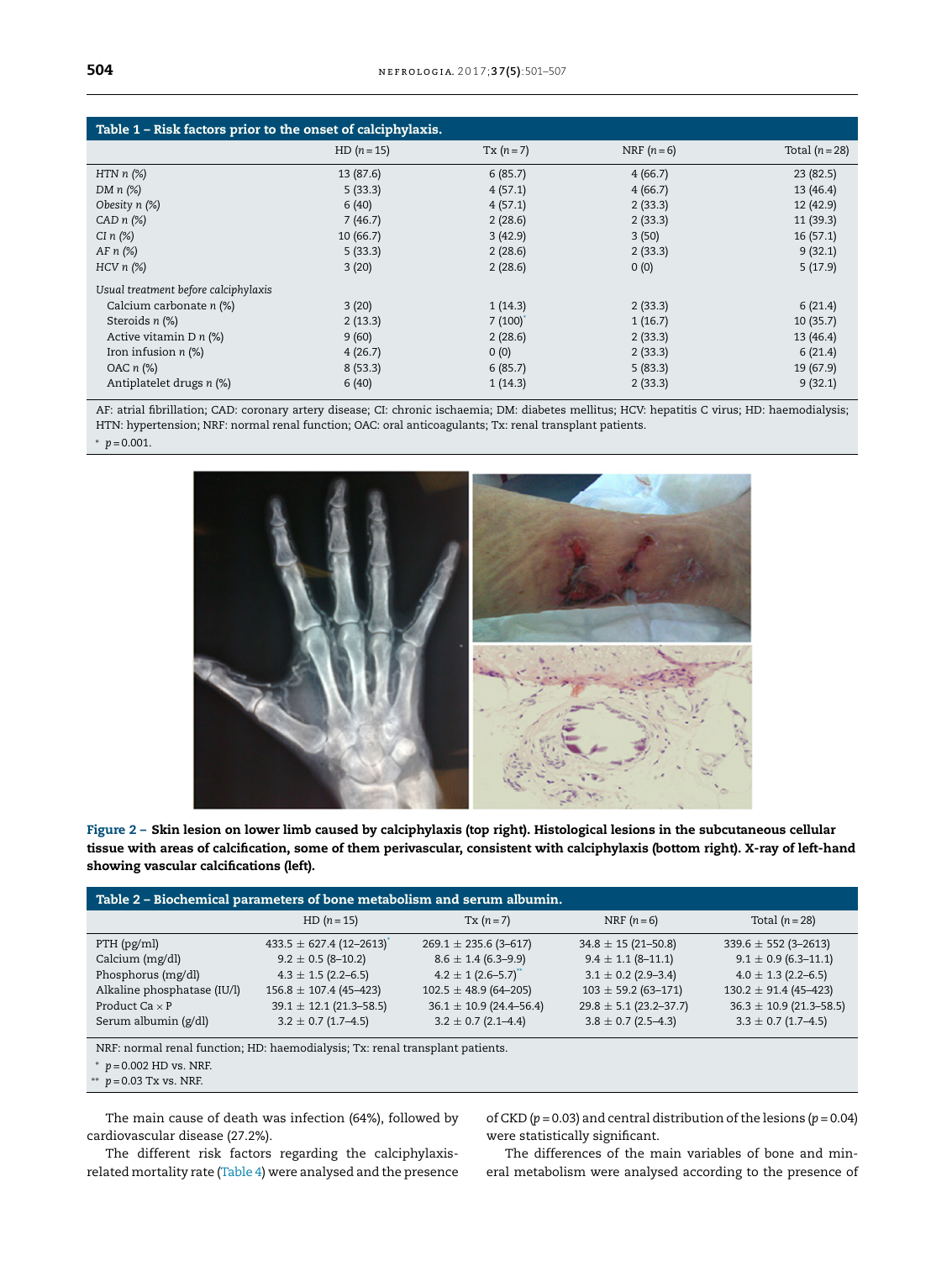<span id="page-4-0"></span>

| Table 3 - Treatment options used. |               |               |             |                |
|-----------------------------------|---------------|---------------|-------------|----------------|
|                                   | $HD (n = 15)$ | $Tx(n=7)$     | NRF $(n=6)$ | Total $(n=28)$ |
| Intensification of HD $n$ (%)     | 13(86.7)      | 4(57.1)       | 0(0)        | 17(60.7)       |
| Sodium thiosulfate n (%)          | 10(66.7)      | 6(85.7)       | 1(16.6)     | 17(60.7)       |
| Bisphosphonates n (%)             | 11(73.3)      | $5(71.4)^{4}$ | 1(16.6)     | 17(66.7)       |
| Cinacalcet $n$ (%)                | 9(60)         | 3(42.9)       | 0(0)        | 12 (42.9)      |
| Non-calcium chelators n (%)       | 8(53.3)       | 1(14.3)       | 0(0)        | 9(32.1)        |
| Vitamin K $n$ (%)                 | 5(33.3)       | 0(0)          | 1(16.6)     | 6(21.4)        |
| Pentoxifylline n (%)              | 5(33.3)       | 1(14.3)       | 0(0)        | 6(21.4)        |
| Amputation $n$ (%)                | 1(7.1)        | 1(14.3)       | 0(0)        | 2(7.4)         |

NRF: normal renal function; HD: haemodialysis; Tx: renal transplant patients.

<sup>∗</sup> *p* < 0.05 HD vs. NRF.

 $p$  < 0.05 Tx vs. NRF.

| Table 4 - Influence of different factors on calciphylaxis-related mortality. |                    |                     |      |  |  |
|------------------------------------------------------------------------------|--------------------|---------------------|------|--|--|
| Factors                                                                      | Death $n = 11$ (%) | Living $n = 17$ (%) | p    |  |  |
| >70 years                                                                    | 4(36.4)            | 8(47.1)             | 0.57 |  |  |
| CCI >7                                                                       | 9(81.8)            | 8(47.1)             | 0.06 |  |  |
| <b>CKD</b>                                                                   | 11 (100)           | 11(64.7)            | 0.03 |  |  |
| <b>HTN</b>                                                                   | 9(81.8)            | 14 (82.4)           | 0.97 |  |  |
| <b>DM</b>                                                                    | 5(45.5)            | 8(47.1)             | 0.93 |  |  |
| Obesity                                                                      | 5(45.5)            | 7(41.2)             | 0.82 |  |  |
| CI                                                                           | 6(54.5)            | 10(58.8)            | 0.81 |  |  |
| CAD                                                                          | 4(36.4)            | 7(41.2)             | 0.81 |  |  |
| AF                                                                           | 3(27.3)            | 6(35.3)             | 0.65 |  |  |
| OAC                                                                          | 7(63.6)            | 12 (70.6)           | 0.77 |  |  |
| Central lesion                                                               | 4(36.4)            | 1(5.9)              | 0.04 |  |  |
| Multi-target treatment                                                       | 9(81.8)            | 11(64.7)            | 0.31 |  |  |

AF: atrial fibrillation; CAD: coronary artery disease; CCI: Charlson comorbidity index; CI: chronic ischaemia; CKD: chronic kidney disease; DM: diabetes mellitus; HTN: hypertension; OAC: oral anticoagulation.

| Table 5 - Different variables related to the presence or absence of CKD and death due to calciphylaxis.                  |                            |                          |      |                                |                             |      |
|--------------------------------------------------------------------------------------------------------------------------|----------------------------|--------------------------|------|--------------------------------|-----------------------------|------|
|                                                                                                                          | $CKD (n=18)$               | NRF $(n=6)$              | p    | Death due to CUAYes $(n = 11)$ | Death due to CUANo $(n=17)$ | p    |
| PTH (pg/ml)                                                                                                              | $381.2 \pm 553.3$ (3-2613) | $34.9 \pm 15(21 - 50.8)$ | 0.02 | $281.3 \pm 202.1$ (3-617)      | $385.4 \pm 688.9$ (21-2613) | 0.62 |
| Calcium<br>(mg/dl)                                                                                                       | $9 \pm 0.9$ (6.3–10.1)     | $9.4 \pm 1.1$ (8-11.1)   | 0.31 | $8.9 \pm 1.1$ (6.3–9.9)        | $9.3 \pm 0.8$ (8-11.1)      | 0.31 |
| Phosphorus<br>(mg/dl)                                                                                                    | $4.3 \pm 1.3$ (2.2–6.5)    | $3.1 \pm 0.2$ (2.9-3.4)  | 0.05 | $4.3 \pm 1.4$ (2.2–6.5)        | $3.8 \pm 1.2$ (2.6–6.4)     | 0.27 |
| Alkaline<br>phos-<br>phatase<br>(IU/l)                                                                                   | $139.6 \pm 95.1$ (45-423)  | $103 \pm 59.2$ (63-171)  | 0.52 | $147.2 \pm 112.7$ (45-423)     | $125.8 \pm 73.6$ (47-187)   | 0.57 |
| Serum<br>albumin<br>(g/dl)                                                                                               | $3.3 \pm 0.7$ (1.7–4.4)    | $3.8 \pm 0.7$ (2.5–4.3)  | 0.16 | $2.9 \pm 0.6$ (1.7–3.7)        | $3.6 \pm 0.6$ (2.2–4.4)     | 0.02 |
| CKD: chronic kidney disease; CUA: calcific uraemic arteriolopathy; NRF: normal renal function; PTH: parathyroid hormone. |                            |                          |      |                                |                             |      |

CKD and calciphylaxis-related death (Table 5). Statistical significance was found between the latter, hyperparathyroidism  $(p = 0.02)$  and elevated blood phosphate  $(p = 0.05)$ .

# **Discussion**

In addition, survival as related to death due to calciphylaxis was analysed in each diagnostic group ([Fig.](#page-5-0) 3). After 12 months, 56% of patients on HD, 23% of renal transplant patients and 100% of patients with NRF were alive. After 24 months, 56% of patients on HD, 100% of patients with NRF and 23% of renal transplant patients were alive (log rank 6.88; *p* = 0.032).

Calciphylaxis is a rare condition that is usually associated with CKD, with a prevalence between 1% and 4% in dialysis patients.[1,15](#page-6-0) In our series, 28 patients were diagnosed over a period of 16 years, which suggests that, despite the low incidence, calciphylaxis should be taken into account in any differential diagnosis.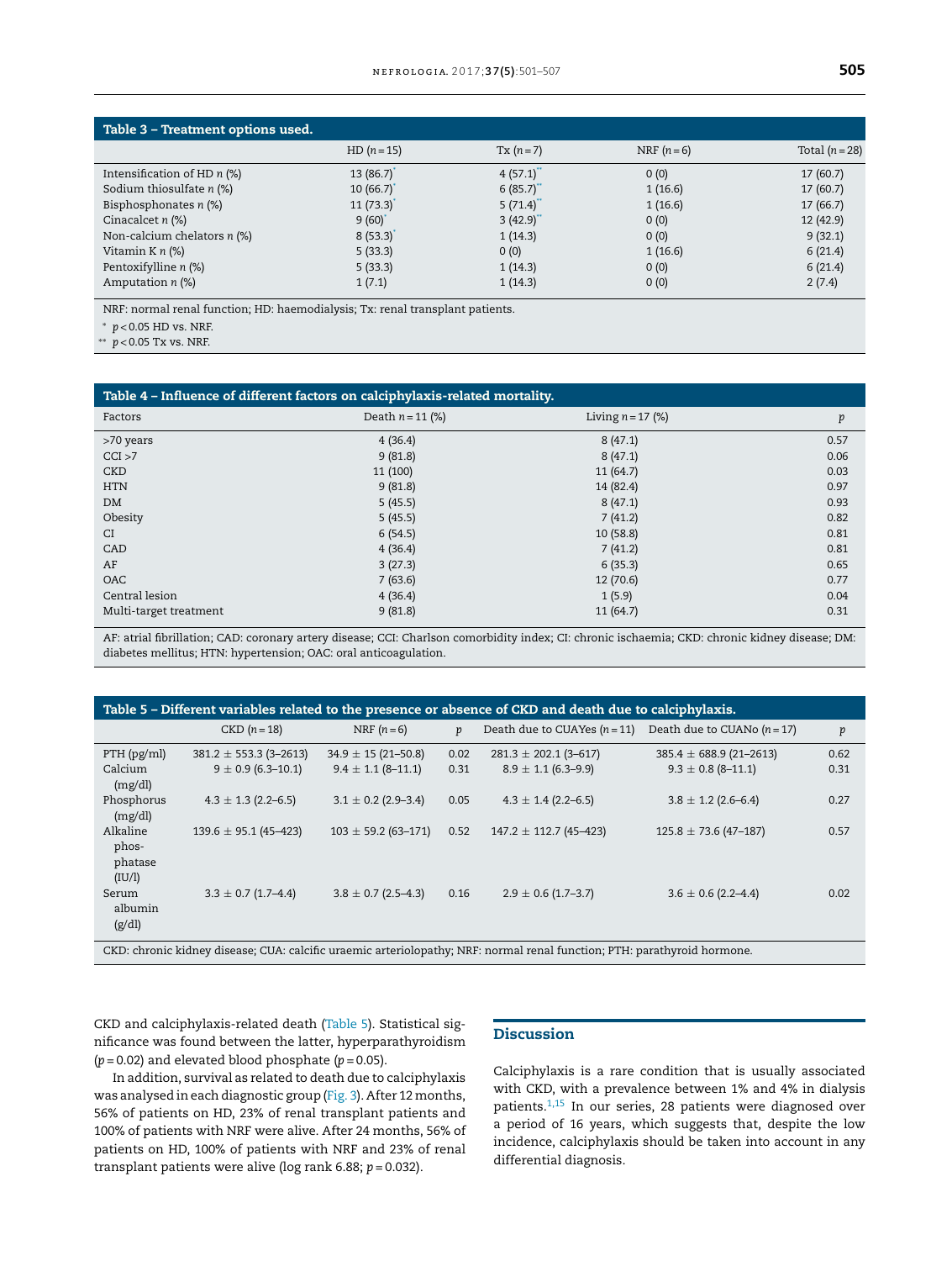<span id="page-5-0"></span>

Figure 3 – Analysis of survival regarding death due to calciphylaxis in the different groups (NRF: normal renal function; HD: haemodialysis; RTx: renal transplant).

Contrary to what might be expected, the patient profile has changed: calciphylaxis does not exclusively affect subjects with CKD on dialysis, but it also occurs in renal transplant patients with normal graft function and even in patients with no kidney disease<sup>[16,17](#page-6-0)</sup> (in our study, 21.4% had normal renal function).

In general, it is more prevalent in obese women, $2$  as our case-series shows. The majority of the patients showed cardiovascular risk factors (hypertension, diabetes mellitus, obesity), coronary disease and chronic ischaemia, which causes tissue hypoperfusion. $8,10,18$  These factors are replacing the classic protagonists of calciphylaxis, such as those attributed to bone and mineral metabolism.[19,20](#page-6-0) One example of this can be found in our series, where hyperparathyroidism, elevated blood phosphate levels and normal calcium were observed only in patients with CKD. However, other risk factors, such as steroids (in the group of renal transplant patients, 100% took these drugs) are increasingly prominent as the causes behind the onset of this condition. This finding is of great importance and clinical interest for reconsidering indicating these treatments for high-risk patients. With all these findings we can describe a new phenotype of patients with calciphylaxis to which we must pay more attention: a subject with renal failure (patient on dialysis or renal transplant patient), elevated comorbidity and a pronounced cardiovascular profile (hypertensive, diabetic and with peripheral vascular disease), treated with oral anticoagulants and with hypoalbuminaemia due to chronic inflammation or malnutrition.[3,8](#page-6-0)

In all cases, the skin lesions showed a poor clinical course and were highly suggestive of calciphylaxis, which was confirmed with a biopsy in 78.6% of the cases; in some patients, X-rays were performed which showed the calcification of the vessels.

A fundamental and increasingly important aspect of calciphylaxis is the use of combined or *multi-target* treatment. There is strong evidence showing that skin lesions improve and survival increases when combined or *multi-target* treatment is used.[13,21,22](#page-6-0) Although there is no standardised therapy, it is recommended to discontinue calcium chelators, oral anticoagulants (using low molecular weight heparin instead) and vitamin D; the frequency of dialysis should also be increased (if necessary) to 5–6 weekly sessions with a low calcium bath. $23$  In addition, drugs such as non-calcium chelators $24-26$  (e.g. sevelamer, which inhibits ectopic calcifications and reduces cholesterol), cinacalcet $27,28$ (which reduces PTH, calcium and blood phosphates in patients on dialysis with secondary hyperparathyroidism), sodium thiosulfate<sup>[29](#page-6-0)</sup> (an antioxidant and anti-inflammatory that mobilises the calcium deposits in the vessels) and bisphosphonates $30,31$  (inhibitors of ectopic calcification formation, with an anti-inflammatory effect) should be used. Vitamin K administration should be considered in cases of deficiency.<sup>[32](#page-6-0)</sup> The use of hyperbaric oxygen therapy<sup>[33](#page-6-0)</sup> (it could be beneficial for distal lesions) and parathyroidectomy in cases of severe hyperparathyroidism is a subject of much debate, because they do not seem to improve the prognosis in these patients.[2](#page-6-0)

The prognosis of this disease is very poor, as it shows a mortality rate of up to 60–80%, with calciphylaxis-related sepsis as the most common cause of death, $2,4$  as occurred in 64% of our patients. Specifically, proximal lesions have a higher mortal-ity rate than distal lesions (p=0.04).<sup>[9](#page-6-0)</sup> In this series, the main risk factors for calciphylaxis-related death were the presence of CKD  $(p = 0.03)$  and hypoalbuminaemia  $(p = 0.02)$ .

In addition, it is important to note that patients with normal renal function have an excellent prognosis with regard to calciphylaxis (none ofthem died due to this reason), compared with patients with CKD (especially renal transplant patients), who have a very high probability of dying within a few months  $(p = 0.032)$ .

This study has some important limitations: it is retrospective and single-centre, includes a small number of cases, and there was no comparative analysis with a control group of subjects without calciphylaxis. However, this study does reflect the current reality at the different nephrology centres.

In conclusion, although calciphylaxis is a rare condition, it has a high mortality rate. The patient profile has changed: it is not constrained to uraemic situations, but also occurs in patients with normal functioning renal transplants or in subjects with no kidney disease. Cardiovascular risk factors (diabetes, obesity, peripheral vascular disease, anticoagulation with vitamin K antagonists, steroids) are displacing the classic factors of bone and mineral metabolism. A "risk score" should be established for an early diagnosis, as well as standard treatment. Multicenter studies that enable the treatment of this condition to be standardised are needed.

# Conflicts of interest

The authors have no conflicts of interest to declare.